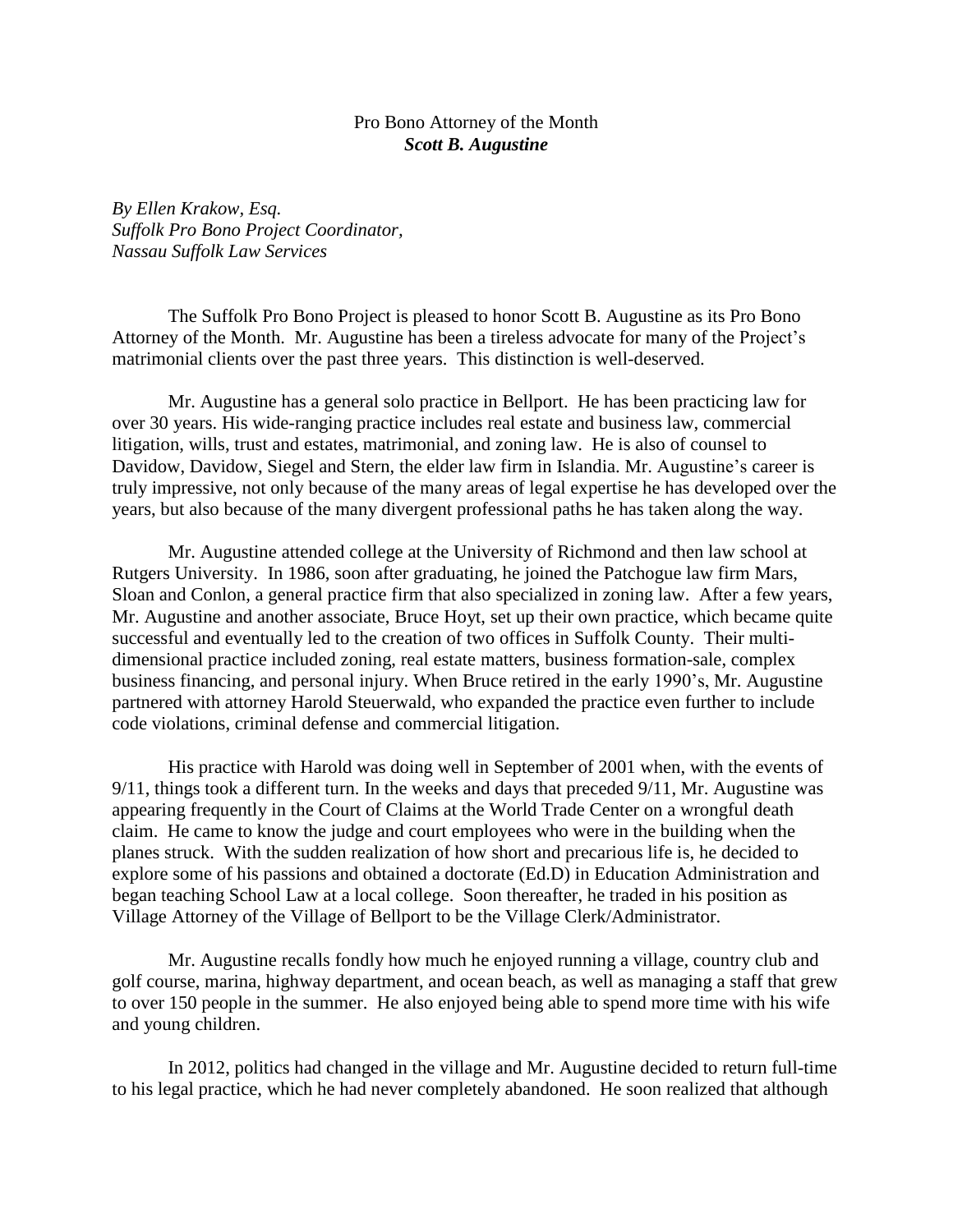his time away had rejuvenated his regard for the work he had been doing earlier in his career, the break from practicing full time had exacted a toll. Most of his clients had moved on.

Among the different ways he set about re-establishing his practice was to offer his volunteer services to the Pro Bono Project. "I had time on my hands and I thought that by taking some matrimonial pro bono cases I could get up to speed on the changes that had developed in that area of the law since the last time I had a matrimonial case." It was the perfect pairing. The Project, as always, had more matrimonial clients in need of representation than volunteer attorneys to assist them. Mr. Augustine was assigned his first client, which quickly led to another, and then another… . Several of his clients were victims of domestic violence. For some, Mr. Augustine's work began with helping the client obtain custody and child support orders and orders of protection in Family Court before then commencing the divorce action and resolving the matters of equitable distribution and maintenance.

Mr. Augustine wishes to acknowledge several people who helped him a great deal with his early Pro Bono Project referrals. These include Nassau Suffolk Law Services staff attorneys Lawrence Tuthill (Domestic Violence Family Court Unit), Patricia Caruso (Foreclosure Unit), and Lewis Silverman (former Touro Law School Professor and Pro Bono Project mentor). Mr. Augustine was also impressed with how helpful opposing counsel were. Attorneys like Bill Sweeney took time to answer questions and provide guidance.

Mr. Augustine has been moved by the expressions of gratitude he has received from his pro bono clients and members of the judiciary. "They realized I was not getting compensated, and they all were very thankful." He adds, "Judge Glenn Murphy expresses his thanks to me both privately and publicly every time I appear before him on a pro bono case." Maria Dosso, Nassau Suffolk Law Services' Director of Communications and Volunteer Services, is also grateful for Mr. Augustine's generosity. "We are in such dire need of pro bono attorneys to represent in pro bono matrimonial matters and Scott has been a lifesaver! He is making a real difference in the lives of his clients."

Mr. Augustine lives in Brookhaven Hamlet, two towns over from Patchogue, where he grew up. His wife Lisa, teaches kindergarten. He and Lisa raised two daughters, Alexa and Carlyn. Alexa attends Stony Brook University and will graduate this month with a Business degree. Carlyn attends the University of Alabama, where she is majoring in Astrophysics and will graduate in 2018.

The Pro Bono Project is most appreciative for Scott Augustine's generosity and the skilled advocacy he has provided to every referred client. For this reason, it is with great pleasure that we honor him as the Pro Bono Attorney of the Month.

*The Suffolk Pro Bono Project is a joint effort of Nassau Suffolk Law Services, the Suffolk County Bar Association and the Suffolk County Pro Bono Foundation, who, for many years, have joined resources toward the goal of providing free legal assistance to Suffolk County residents who are dealing with economic hardship. Nassau Suffolk Law Services is a non-profit civil legal services agency, providing free legal assistance to Long Islanders, primarily in the areas of benefits*